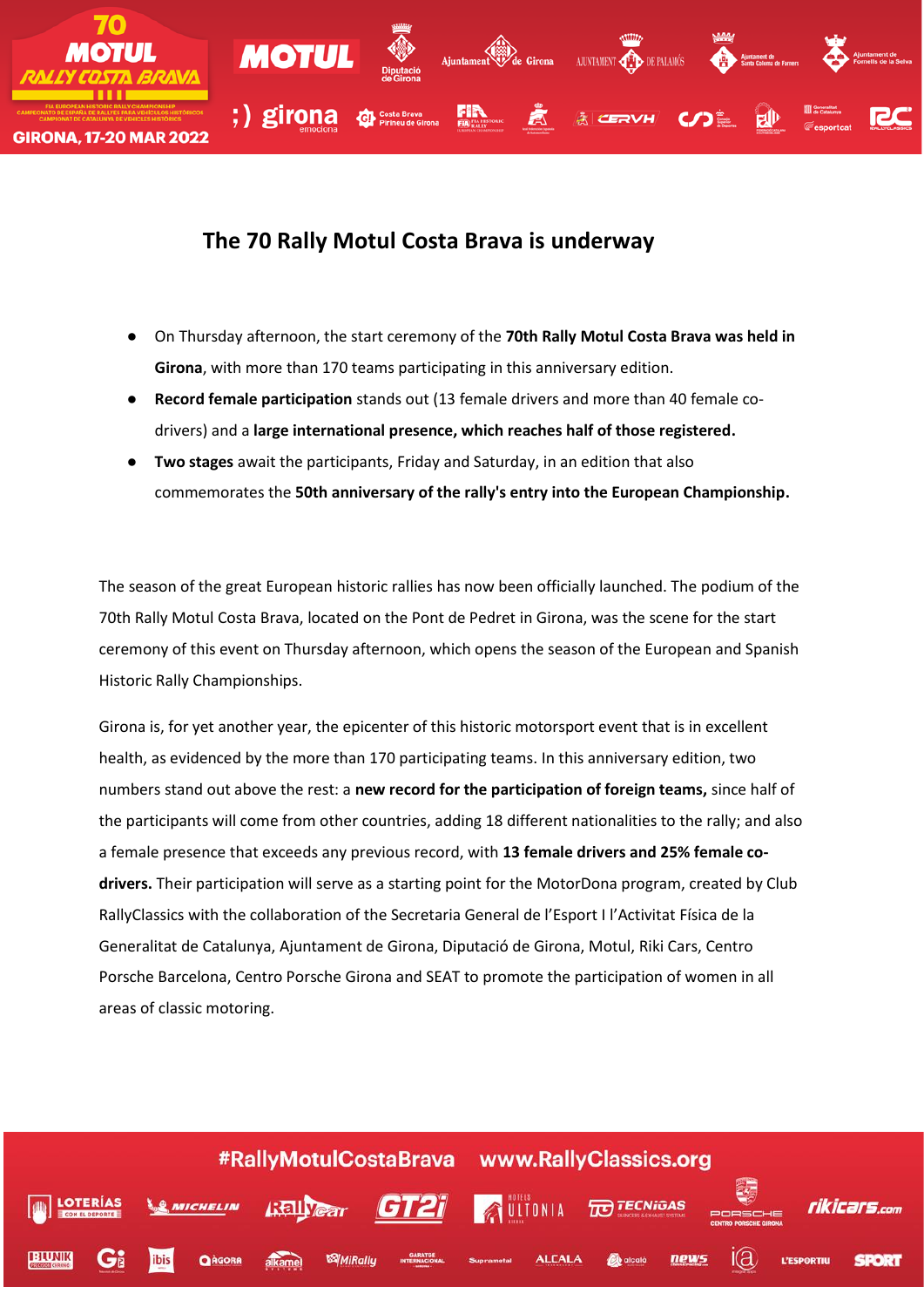

Precisely, the family photo has been one of the most special moments of the start ceremony with a wide representation of the women who will participate in the rally. Among them there are several Spain motorsports champions in different disciplines of the sport, as well as experienced international participants.

Before the ceremony, there was an autograph signing with the presence of some of the most outstanding names of this edition, such as Salvador Servià and Xavi Lorza (Seat 124-2000), who will run a rally together again 18 years later; "Tony" Fassina (Lancia Stratos HF), the winner of the rally 40 years ago and the poster image for this edition; or "Lucky" and Fabrizia Pons (Lancia Delta HF Integrale 16V), two-time champions of the Rally Costa Brava and great experts of the event.

## **Half a century at the highest level**

**The 70th edition of the Rally Motul Costa Brava coincides with the 50th anniversary of the rally's entry into the European Championship**, in which it continues to be part of, after half a century. An event of extraordinary significance for Catalan, Spanish and continental motorsport. The fact that **the winning car in that pioneering 1972 edition,** the Fiat 124 Spider 1600 that Raffaele Pinto-Gino Macaluso led to victory, is taking part in this unique 2022 edition, is a real gift for everyone. The vehicle, which will be piloted by Massimo Macaluso, son of Gino himself, will receive the applause of all the fans.

The Rally Costa Brava was considered the reference, building in all those years 70 and also 80 a fame and prestige that made it an event that everyone wanted to attend. Over the years, grew the fame that the winner of the rally had the best chance of being European Champion at the end of the season, a mark that accompanied the Catalan event throughout its European journey and that was true in more half of its editions.

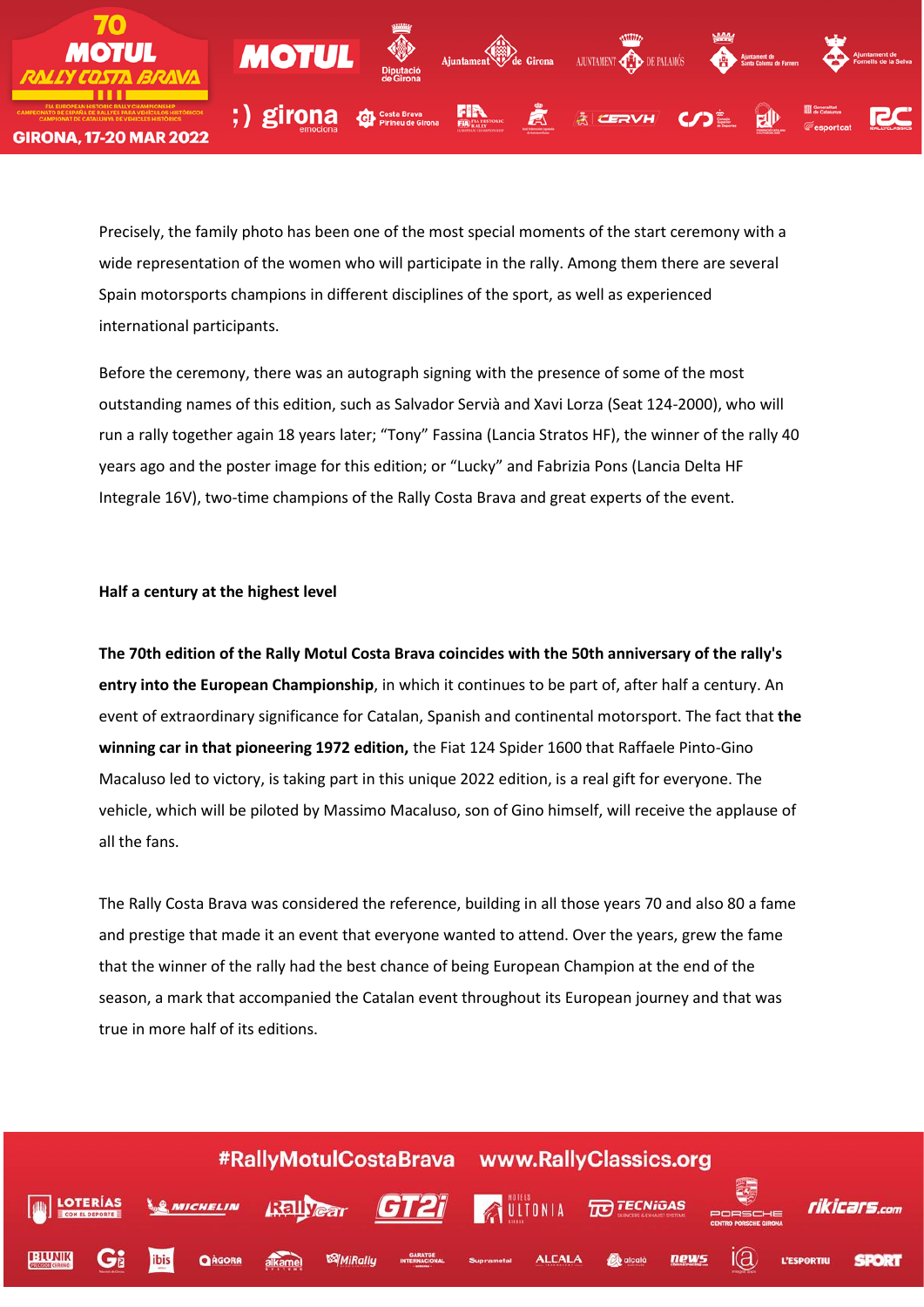

The union of the Costa Brava and Catalunya rallies in 1988 allowed its World Cup promotion. When this stage led by the RACC ended in 2004, the event was part of the Spanish Championship for four seasons, already in the hands of Club RallyClassics.

It was in 2008 that the Rally Costa Brava gained European scoring in Historic Rallies, in which it remains one of the most popular and appreciated events in the championship.

## **An extraordinary cast of vehicles and participants**

Very rarely does a list of entries of such quality come together in a historic rally as the one held by the 70th Rally Motul Costa Brava. The fans will be able to enjoy **unique machines such as Lancia Stratos, Audi Quattro, Lancia Rally 037, Opel Manta 400, Fiat 124 Sport Spider or Opel Ascona 400,** among many others, divided into the categories of Speed, Regularity, and Legend (exhibition).

Especially noteworthy will be the presence at the rally of **Salvador Servià and Xavi Lorza**. In 1994, this same team was third overall in the Rally Catalunya-Costa Brava, then scoring for the 2 Litre World Cup. It was Servià's last asphalt rally before focusing on the Dakar. Now they meet again to premiere the latest SEAT Históricos project, a Group 2 124-2000.

The main specialists of the historic rallies at national and international level, as well as a large cast of rally winners did not want to miss this anniversary edition: Maurizio Verini (1975), Tony Fassina (1982), Salvador Servià (1987), Denis Giraudet (1998, 2001), Valter Chr . Jensen – Erik Pedersen (2011), Marco Verdelli (2012), "Lucky" – Fabrizia Pons (2015, 2017), Jean-François Berenguer – Aline Berenguer (2019), among many others.